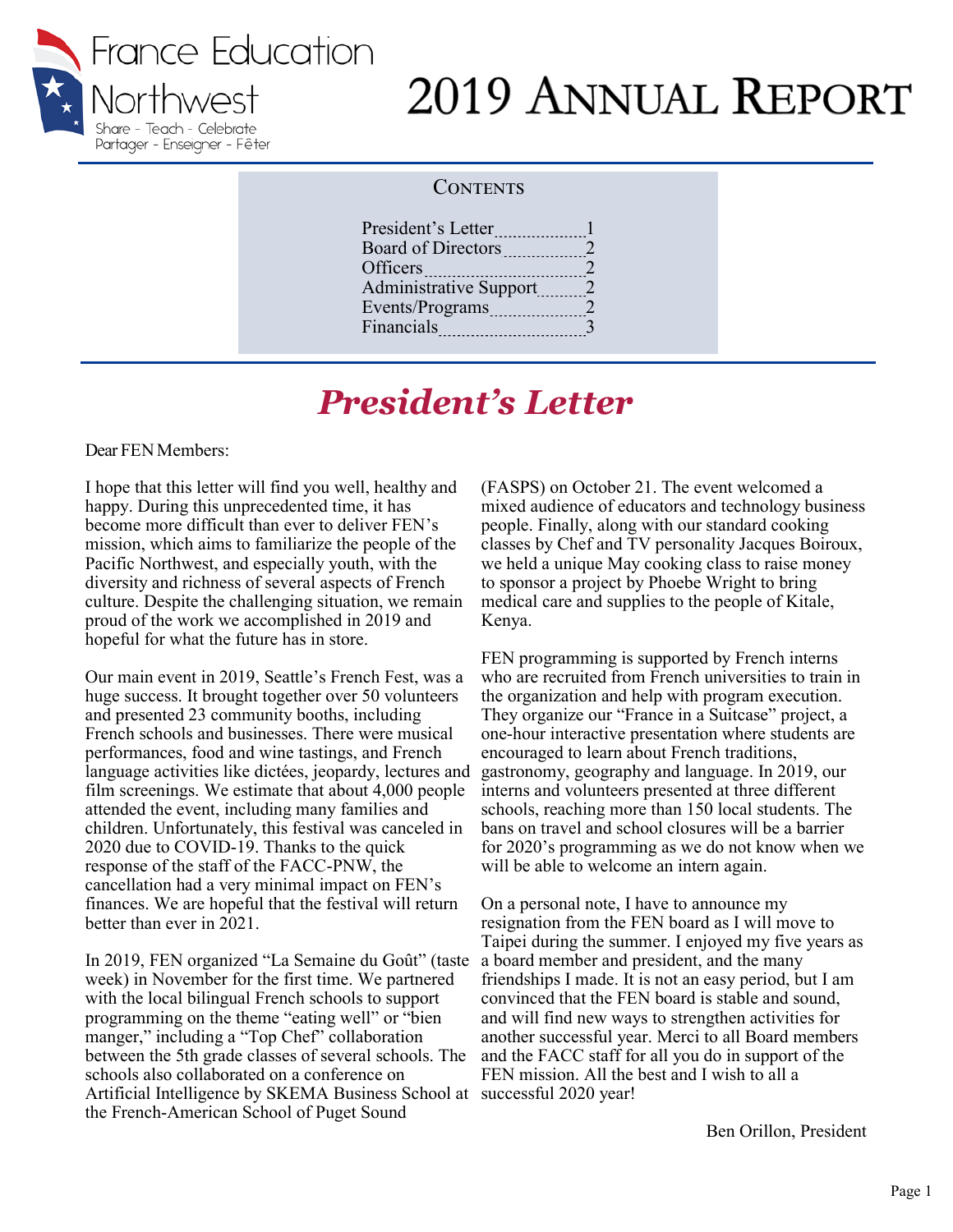

# 2019 ANNUAL REPORT

### —— **BOARD OF DIRECTORS** ——

**Jacques Boiroux** Jacques & Company

**Kathleen Brunner** Wilson Sonsini Goodrich Rosati

> **Jack A. Cowan** FEN Executive Director

**Dominique Fourcin** The Peterson Company

**Robert Harrahill** Altruist Partners

**Michel Lallaison** The Peterson Company

> **Megan Morfitt** Premera

**Michel Robert** Les Boulangers Associés

**Benjamin Orillon**  French American School of Puget Sound

**John Walsh** US Bank

**Aymeric Prieur** Starbucks Corporation

> **Didier Poirier** White Toque

**Dominique Place** *(honorary)* G & D Seafoods

### —— **OFFICERS** ——

**President**  Ben Orillon **Vice President** Didier Poirier

**Secretary** Kathleen Brunner

**Treasurer** Aymeric Prieur

#### —— **ADMINISTRATIVE SUPPORT** ——

**Executive Director** Jack A. Cowan

**Deputy Director** Eric Beaulieu

**Operations Coordinators** Alex Baldwin & Lindsey Townsend

**Interns** Etienne Delage & Pierric Reynaud

**Volunteers** Marine Dambrine, Katya Kerci, Chris & Don Mochel, Pankaj Paraj, Yasmeen Pelayo, Oriane Roux,

Sydney Winstead, Aubree Wiezorak

### —— **EVENTS AND PROGRAMS** ——

**January 3, 2019** FEN Board Meeting

**February 25, 2019** 2018 Annual Meeting

**March 11, 2019** FEN Board Meeting

**March 24, 2019** Seattle's French Fest

**April 22, 2019** Volunteer Party for FACC and FEN

> **May 2, 2019** FEN Board Meeting

**May 18, 2019** Cook for a Cause Class/Fundraiser

**May 23, 2019** Presentation to UW Seattle West European Program

**May 25, 2019** Volunteers at Chihuly Museum

**May 30, 2019** Presentation at Bellevue High School

> **July 10, 2019** FEN Board Meeting

**July 14, 2019** Bastille Day with AF Portland **September 26, 2019** FEN Board Meeting

**October 9, 2019** FEN Board Meeting

**October 21,2019** Conference with SKEMA on AI

**November 1, 2019** Presentation at Lake Washington High School

> **November 18-22, 2019** Semaine de goût

**November 22, 2019** Beaujolais Nouveau Auction